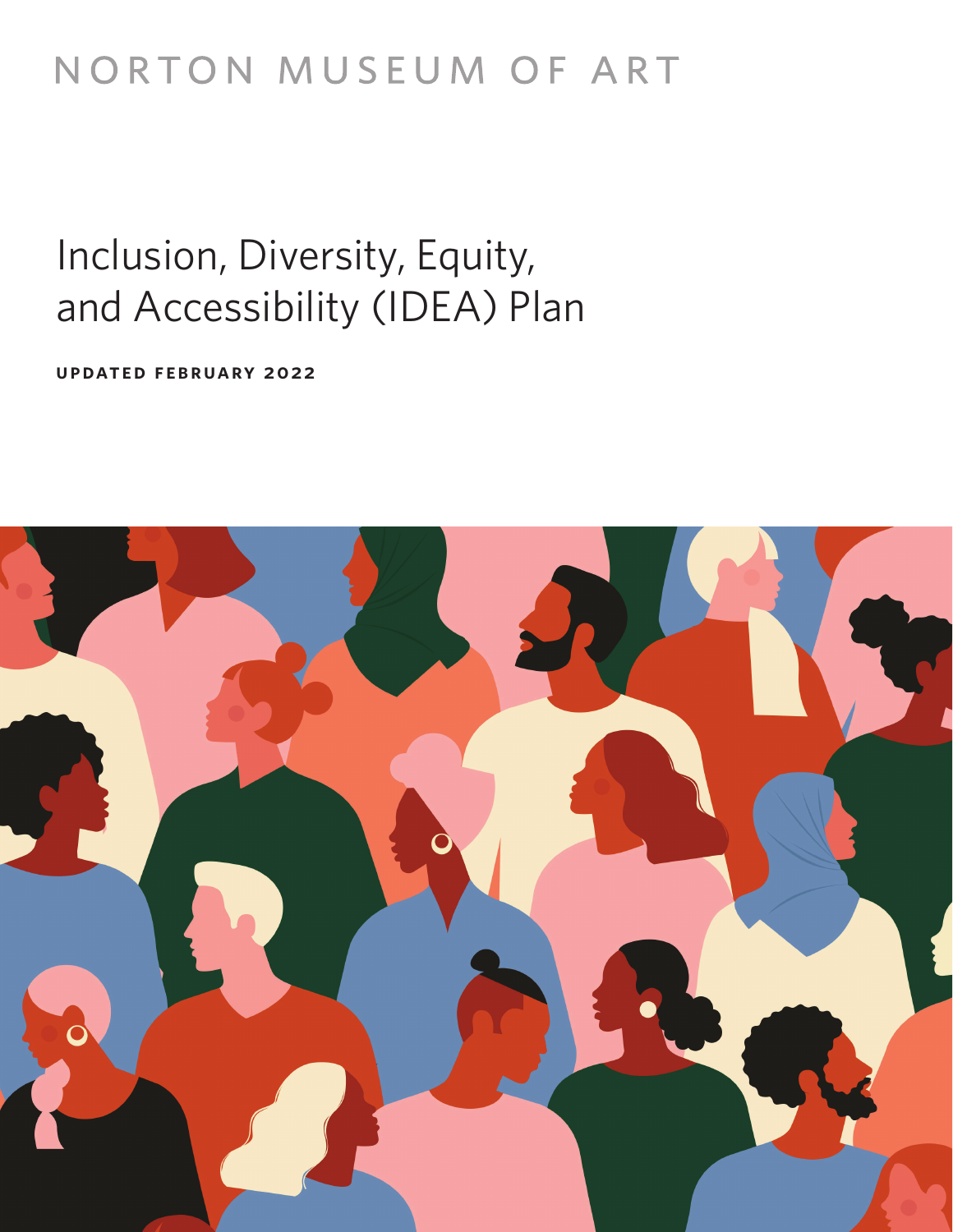## completed

- **1. Formed a Staff Diversity Committee (SDC)** to adopt IDEA Task Force recommendations from the Strategic Plan and to audit internal policies in conjunction with the Chief People and IDEA Officer (CPIDEAO) to ensure equity and the inclusion of diverse backgrounds and perspectives in Norton Museum initiatives. This committee helps shape policy, makes recommendations, and ensures accountability.
- **2. Raised the museum's minimum wage to \$15 an hour.**
- **3.** Distributed public statement to staff prior to larger public release and held staff forum to review the proposed Norton IDEA Plan shortly thereafter.
- **4. Develop a charter** to govern the Staff Diversity Committee.
- **5. Work with the Board Diversity Committee and Director to release prioritized goals for both internal and external use:**

a. Released public statement from the museum acknowledging institutional shortcomings and communicate the Norton's plan for improvement.

- **6. Completed numerous steps in improving the institution's hiring and employment practices** by prioritizing wage equity and increasing transparency of museum job opportunities for internal staff:
	- a. Completed internal review and reorganization of several departments.
	- b. Reviewed and updated all job descriptions to clarity roles and responsibilities for all staff.

c. Staff compensation was reviewed using the most recent Association of Art Museum Directors (AAMD) compensation data and individual employee compensation adjustments were processed to ensure wage equity internally and externally. Priority was given to the lowest paid employees.

d. Work to increase transparency of internal job opportunities resulted in 15 internal promotions/job moves.

- **7. Provide all gallery text, brochures, and promotional materials in English and Spanish for Special Exhibitions.**
- **8. As part of developing additional teen programs implemented Spanish language GUÍA program for the**  *Mexican Modernism* **exhibition.**

## ongoing

**1. Report workforce diversity data** to the public and the staff on an annual basis.

a. Audit, track, and report progress on diversity initiatives.

- **2. Continue to expand the representation of BIPOC (Black, Indigenous, People of Color) artists** in the Norton's collection and exhibitions.
	- a. Cultivate relationships with BIPOC artists and potential donors of works by BIPOC artists.
	- b. Designate a significant portion of acquisitions funds for work made by BIPOC artists.
- **3. Augment the Audience Development Committee (ADC)** to ensure two members of the Staff Diversity Committee are active participants and contribute to the ADC in their capacity as SDC representatives. In this role, SDC members will provide input and perspective on the development of exhibitions, programs, and visitor experience. The ADC should review and consider the full Audience Development Task Force Report from the Strategic Plan and the Norton's IDEA Plan. In instances when the ADC requires additional perspective, the SDC will make a recommendation to call on community leaders or scholars to advise on specific issues that support the development of new narratives or interpretations and identify institutional biases.
- **4. Provide all gallery text, brochures, and promotional materials in English and Spanish for existing collection.**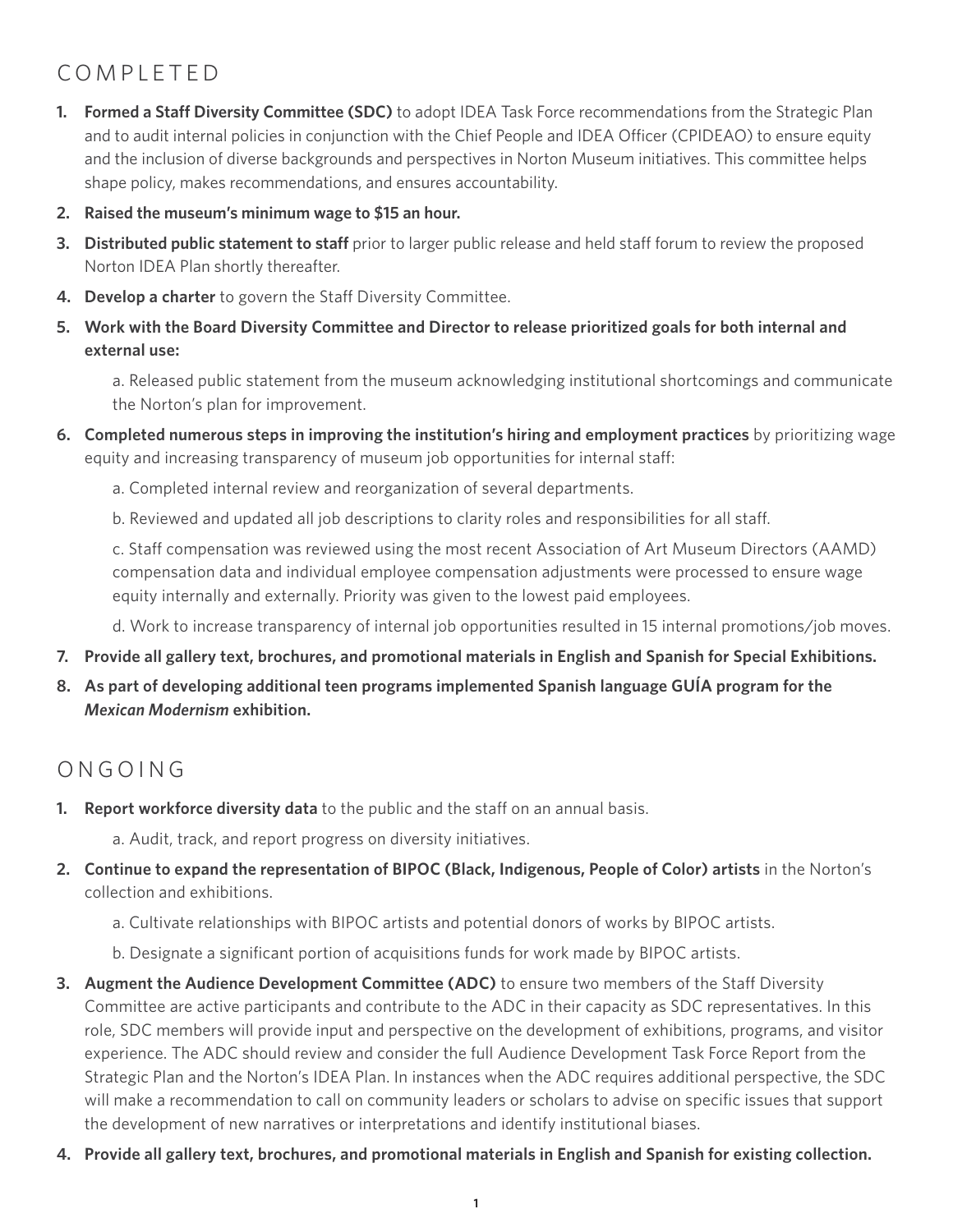## in process

- **1. Require BIPOC-led, IDEA workshops for all employees, docents, volunteers, and members of the Board Diversity Committee.** This Diversity Professional will also evaluate the programmatic approach, successes, and future opportunities of the Norton's IDEA approach.
- **2. Form ongoing, reciprocal, museum-wide partnerships with BIPOC and women-owned businesses and organizations.** The Norton will review the partnerships that already exist and sever relationships with organizations that do not reflect the institution's values.
- **3. Develop and expand programs for people with disabilities.**
- **4. Continue work to improve the institution's hiring practices, retention, wage equity and professional development for staff:**
	- a. Review current demographic data and establish goals.

b. Develop a specific plan to improve BIPOC representation at all levels of staffing (including fellows and interns), especially Senior and Leadership positions, and on the Norton's Board of Directors.

c. Initiate professional development and/or training for staff at all levels and consistently across departments with the goal of career advancement within the institution.

d. Create parameters for transparency regarding opportunities for professional mobility within the institution.

## SHORT-TFRM GOALS (internal deadline of June 30, 2022)

#### **1. Enhance and supplement Human Resources protocols:**

a. Chief People and IDEA Officer (CPIDEAO) will review Employee Handbook, specifically Anti-Harassment/ Anti-Discrimination Policy section to improve reporting and to include measures for accountability and tracking for all parties. Updates to this section should also address contract or temporary employees such as Artists in Residence, interns, fellows, and guest curators as well as volunteers.

b. CPIDEAO will review and update a Staff Grievance Protocol, for staff members to report and document discrimination and misconduct.

c. Director & CEO, CPIDEAO, Director of Visitor Experience and Director of Security will establish guest relation protocols:

- i. Definition of appropriate guest conduct.
- ii. Write the Norton credo for internal conduct and culture.
- iii. Provide de-escalation training for all staff.
- iv. Finalize incident report and creating procedure for submittal, review and response.

#### **2. Hire a disability consultant** to audit museum protocols.